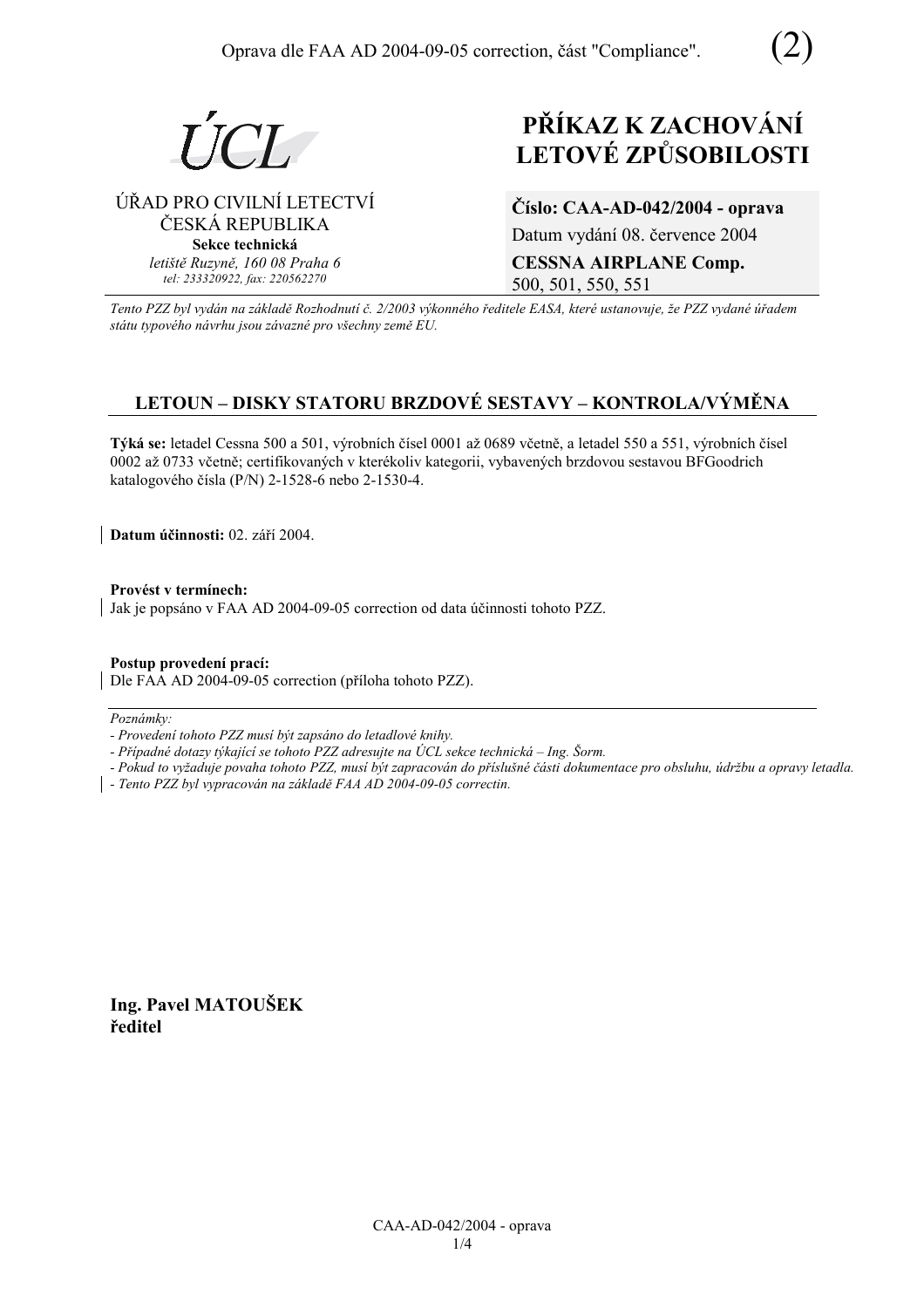#### **2004-09-05 Cessna Airplane Company**: Amendment 39-13594. Docket 2000-NM-65-AD.

*Applicability*: Model 500 and 501 airplanes, serial numbers 0001 through 0689 inclusive, and Model 550 and 551 airplanes, serial numbers 0002 through 0733 inclusive; certificated in any category; equipped with BFGoodrich brake assembly part number (P/N) 2-1528-6 or 2-1530-4.

*Compliance*: Required as indicated, unless accomplished previously.

To prevent jamming of the wheel/tire assembly, which could result in a loss of directional control or braking performance upon landing, accomplish the following:

#### **Inspection of Stator Disks for Change Letter**

(a) Within 50 landings or 90 days after the effective date of this AD, whichever is first, inspect the stator disks on the brake assembly to determine if "CHG AI" or "CHG B" or a higher change letter is impression-stamped on each disk, in accordance with Goodrich Service Bulletin 2-1528-32-2 (for airplanes equipped with BFGoodrich brake assembly P/N 2-1528-6); or Goodrich Service Bulletin 2-1530-32-2 (for airplanes equipped with BFGoodrich brake assembly P/N 2-1530-4); both Revision 5; both dated February 19, 2003; as applicable. If both disks are stamped with "CHG AI" or

"CHG B" or a higher change letter, no further action is required by this paragraph. A review of airplane maintenance records is acceptable in lieu of an inspection of the stator disks if the change letter of the stator disks can be positively determined from that review.

#### **Inspection for Cracked or Broken Stator Disks**

(b) For any stator disk not stamped with "CHG AI" or "CHG B" or a higher change letter: At the applicable compliance time specified in paragraph (b)(1) or (b)(2) of this AD, perform a detailed inspection for cracked or broken stator disks; in accordance with Goodrich Service Bulletin 2-1528-32-2 (for airplanes equipped with BFGoodrich brake assembly P/N 2-1528-6); or Goodrich Service Bulletin 2-1530-32-2 (for airplanes equipped with BFGoodrich brake assembly P/N 2-1530-4); both Revision 5; both dated February 19, 2003; as applicable.

(1) For airplanes that use thrust reversers: Inspect prior to the accumulation of 376 total landings on the brake assembly, or within 50 landings after the effective date of this AD, whichever is later.

(2) For airplanes that do not use thrust reversers: Inspect prior to the accumulation of 200 total landings on the brake assembly, or within 50 landings after the effective date of this AD, whichever is later.

**Note 1**: For the purposes of this AD, a detailed inspection is defined as: "An intensive visual examination of a specific structural area, system, installation, or assembly to detect damage, failure, or irregularity. Available lighting is normally supplemented with a direct source of good lighting at intensity deemed appropriate by the inspector. Inspection aids such as mirror, magnifying lenses, etc., may be used. Surface cleaning and elaborate access procedures may be required."

#### **Follow-On Actions (No Cracked or Broken Stator Disk)**

(c) If no cracked or broken stator disk is found, before further flight, reassemble the brake assembly and, if the piston housing is impression-stamped with the letters "SB," obliterate the existing markings on the piston housing by stamping "XX" over the letters "SB." If paragraph E.(3)(a) or E.(3)(b), as applicable, of Goodrich Service Bulletin 2-1528-32-2 (for airplanes equipped with BFGoodrich brake assembly P/N 2-1528-6); or Goodrich Service Bulletin 2-1530-32-2 (for airplanes equipped with BFGoodrich brake assembly P/N 2-1530-4); both Revision 5; both dated February 19, 2003; as applicable; specifies repetitive inspections, repeat the inspection required by paragraph (b) of this AD at intervals not to exceed those specified in the service bulletin, until paragraph (e) of this AD is accomplished.

# **Corrective Action (Cracked or Broken Stator Disk)**

(d) If any cracked or broken stator disk is found, prior to further flight, replace the brake assembly with a new or serviceable brake assembly; in accordance with Goodrich Service Bulletin 2-1528-32-2 (for airplanes equipped with BFGoodrich brake assembly P/N 2-1528-6); or Goodrich Service Bulletin 2-1530-32-2 (for airplanes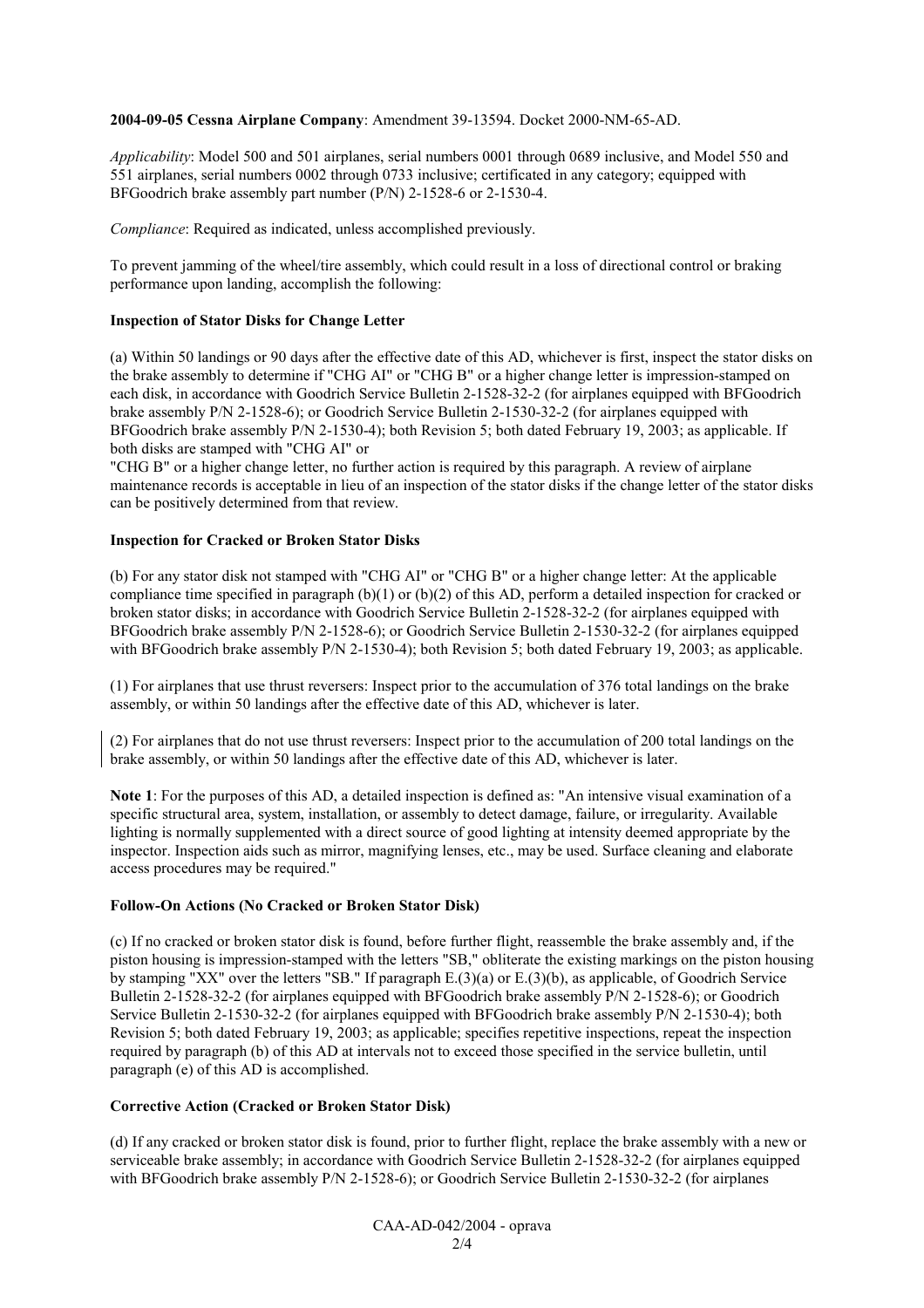equipped with BFGoodrich brake assembly P/N 2-1530-4); both Revision 5; both dated February 19, 2003; as applicable. If repetitive

inspections are required by paragraph (c) of this AD, replacement of all brake assemblies on the airplane with new or serviceable brake assemblies that contain only stator disks stamped with "CHG AI" or "CHG B" or a higher change letter terminates those inspections.

# **Replacement of Brake Assembly**

(e) When the brake assembly has accumulated 700 total landings since its installation or within 50 landings on the airplane after the effective date of this AD, whichever is later, replace the brake assembly with a new or serviceable brake assembly; in accordance with Goodrich Service Bulletin 2-1528-32-2 (for airplanes equipped with BFGoodrich brake assembly P/N 2-1528-6); or Goodrich Service Bulletin 2-1530-32-2 (for airplanes equipped with BFGoodrich brake

assembly P/N 2-1530-4); both Revision 5; both dated February 19, 2003; as applicable. If repetitive inspections are required by paragraph (c) of this AD, replacement of all brake assemblies on the airplane with new or serviceable brake assemblies that contain only stator disks stamped with "CHG AI" or "CHG B" or a higher change letter terminates those inspections.

# **Parts Installation**

(f) As of the effective date of this AD, no person may install a BFGoodrich brake assembly on any airplane unless it has been inspected as specified in paragraph  $(f)(1)$  or  $(f)(2)$  of this AD, and found to be free of cracked or broken stator disks.

(1) For BFGoodrich brake assembly P/N 2-1528-6: Brake assembly must be inspected in accordance with paragraphs (a), (b), and (c) of this AD, as applicable, in accordance with the service information specified in those paragraphs or BFGoodrich Service Bulletin 2-1528-32-3, dated March 23, 2000.

(2) For BFGoodrich brake assembly P/N 2-1530-4: Brake assembly must be inspected in accordance with paragraphs (a), (b), and (c) of this AD, as applicable, in accordance with the service information specified in those paragraphs or BFGoodrich Service Bulletin 2-1530-32-3, dated March 23, 2000.

# **Alternative Methods of Compliance**

(g) In accordance with 14 CFR 39.19, the Manager, Wichita Aircraft Certification Office (ACO), FAA, is authorized to approve alternative methods of compliance for this AD.

# **Incorporation by Reference**

(h) Unless otherwise specified in this AD, the actions shall be done in accordance with the applicable service bulletin listed in Table 1 of this AD.

# **Table 1.--Service Bulletins Incorporated by Reference**

| <b>Service bulletin</b>                 | <b>Revision</b> | Date                |
|-----------------------------------------|-----------------|---------------------|
| BFGoodrich Service Bulletin 2-1528-32-3 | Original        | March 23, 2000      |
| BFGoodrich Service Bulletin 2-1530-32-3 | Original        | March 23, 2000      |
| Goodrich Service Bulletin 2-1528-32-2   |                 | February $19, 2003$ |
| Goodrich Service Bulletin 2-1530-32-2   |                 | February $19, 2003$ |

This incorporation by reference was approved previously by the Director of the Federal Register in accordance with 5 U.S.C. 552(a) and 1 CFR part 51 as of June 2, 2004 (69 FR 23093, April 28, 2004). Copies may be obtained from Cessna Aircraft Co., P.O. Box 7706, Wichita, Kansas 67277. Copies may be inspected at the FAA, Transport Airplane Directorate, 1601 Lind Avenue, SW., Renton, Washington; at the FAA, Wichita Aircraft Certification Office, 1801 Airport Road, Room 100, Mid-Continent Airport, Wichita, Kansas; or at the National Archives and Records Administration (NARA). For information on the availability of this material at NARA, call (202) 741-6030, or go to: